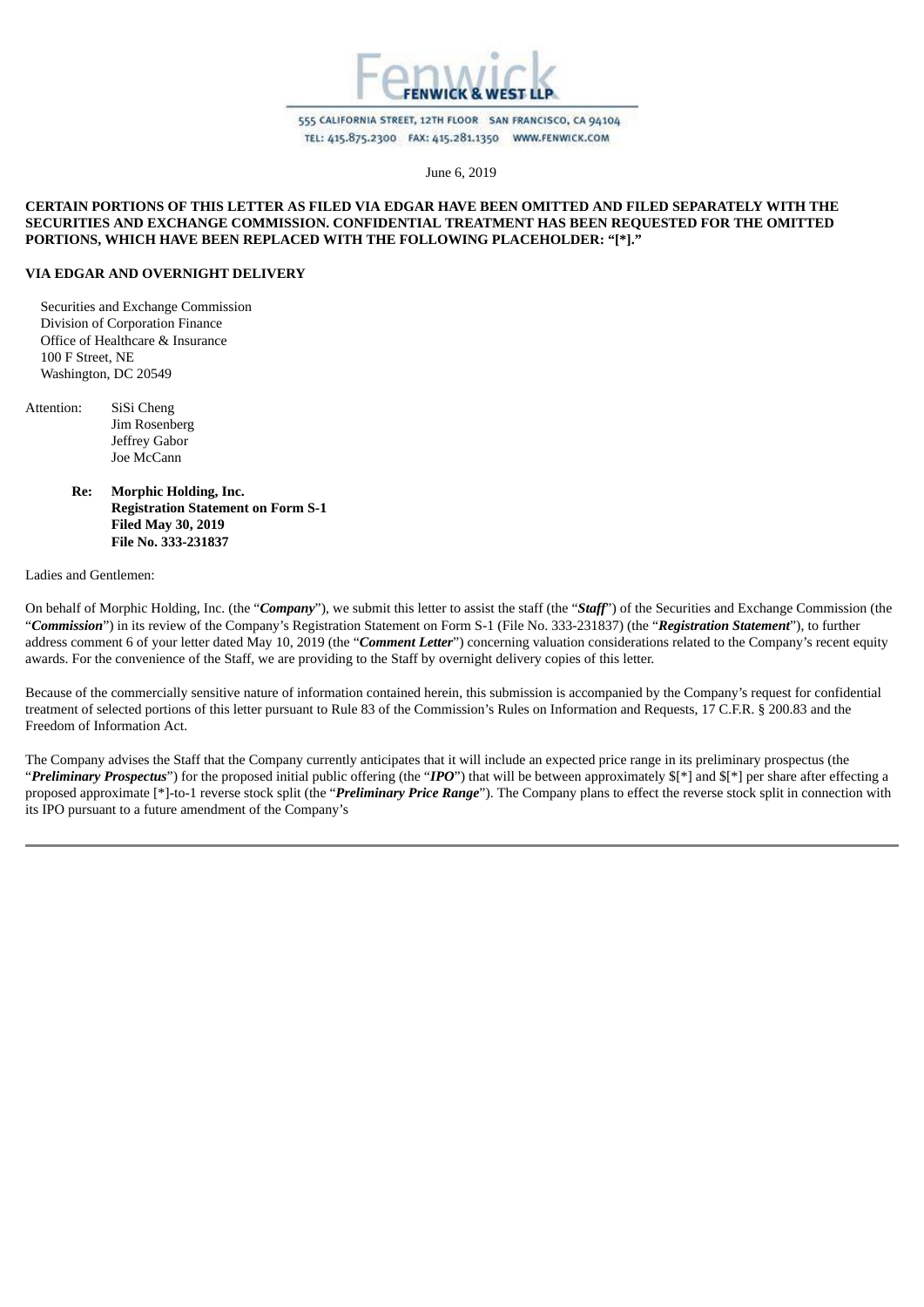certificate of incorporation that will be filed with the Secretary of State of the State of Delaware before filing the Preliminary Prospectus with the Commission (the "*Stock Split*"). The share numbers and stock prices set forth in this letter reflect the Stock Split and are all post-split. Prior to June 3, 2019, the underwriters did not deliver the Preliminary Price Range for the Offering.

The Preliminary Price Range does not take into account the current lack of liquidity for the Company's common stock and assumes a successful initial public offering as of the date of that discussion with no weighting attributed to any other outcome for the Company's business, such as remaining a privately held company.

The Company expects to include the actual price range in an amendment to the Registration Statement (which will comply with the Staff's interpretation regarding the parameters of a bona fide price range) that would shortly precede the commencement of the Company's public marketing process, which it anticipates could commence as soon as [\*]. Such price range could differ from the Preliminary Price Range based on then-current market conditions, continuing discussions with representatives of the underwriters, and further business developments impacting the Company. However, the Company believes that the foregoing Preliminary Price Range will not be subject to significant change.

We supplementally advise the Staff that, as described on pages 88-89 of the Registration Statement, for all periods prior to the IPO, the fair values of the shares of common stock underlying the Company's stock-based awards were estimated on each grant date by the Board. In order to determine the fair value of the Company's common stock underlying incentive unit and option grants, the Board considered, among other things, timely valuations of the Company's common stock prepared by an unrelated third-party valuation firm in accordance with the guidance provided by the American Institute of Certified Public Accountants Practice Guide, *Valuation of Privately-Held-Company Equity Securities Issued as Compensation*. Given the absence of a public trading market for the Company's common stock, the Board exercised reasonable judgment and considered a number of objective and subjective factors to determine the best estimate of the fair value of the Company's common stock, including important developments in the Company's operations, its stage of development, valuations performed by an independent third party valuation firm, sales of the Company's convertible preferred stock, actual operating results and financial performance, the conditions in the biotechnology industry and the economy in general, the stock price performance and volatility of comparable public companies, the lack of liquidity of the Company's common stock, the likelihood of achieving a liquidity event, such as an initial public offering or sale, and the analysis of IPO's and the market performance of similar companies in the biotechnology industry.

The following table summarizes the grant of awards by the Company since January 1, 2018 (on a post-Stock Split basis).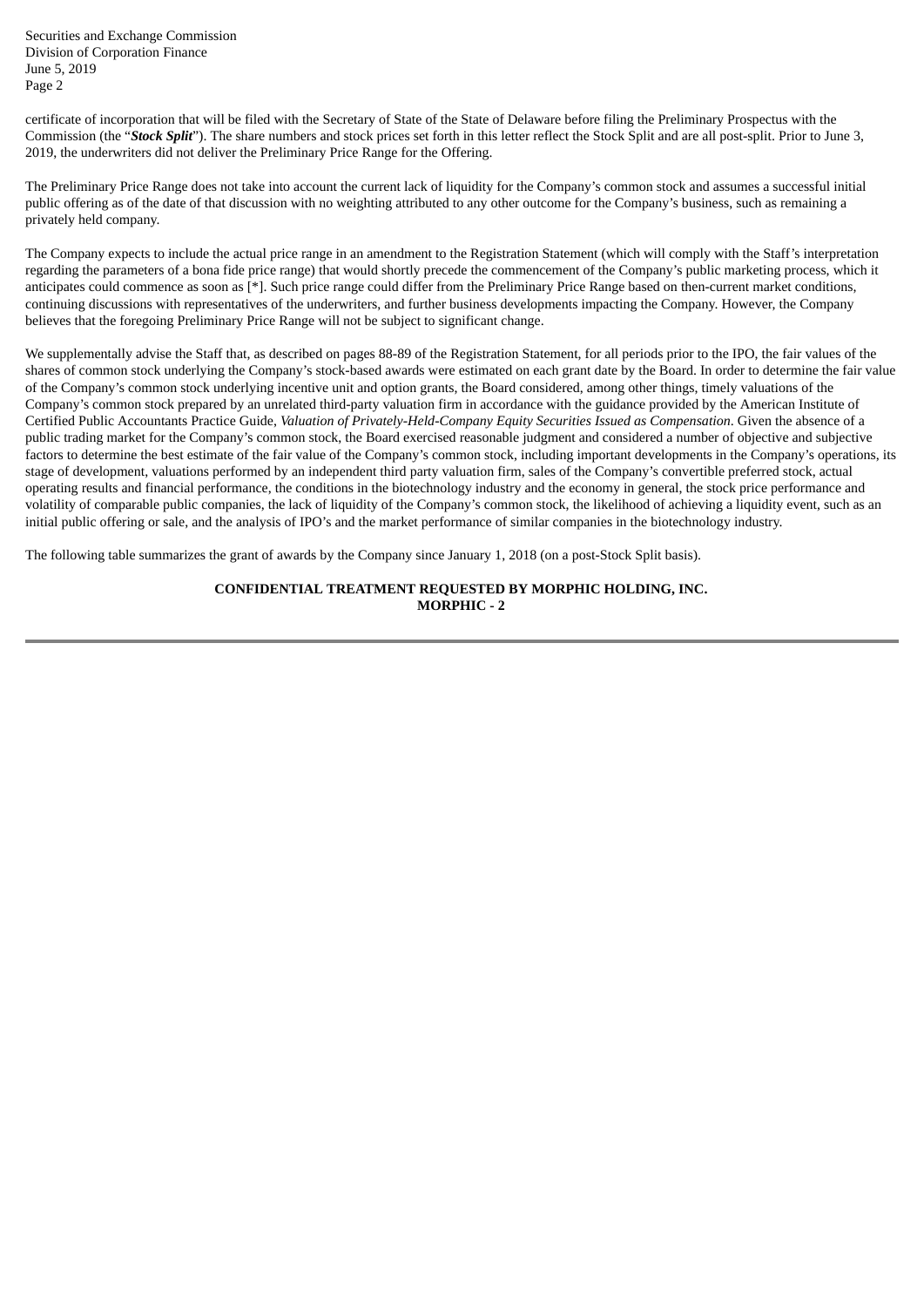| <b>Award Date</b> | Type<br>0t<br>Award | <b>Shares</b><br><b>Underlying</b> | <b>Valuation Report</b><br>Date | Per Unit<br>Strike<br>Price or<br>Per<br>Share<br>Exercise<br>Price | <b>Fair Value of</b><br>Common Stock<br>for Accounting<br><b>Purposes</b> |
|-------------------|---------------------|------------------------------------|---------------------------------|---------------------------------------------------------------------|---------------------------------------------------------------------------|
| June 21, 2018     | Incentive Unit      | [*]                                | August 31, 2017                 | $$[*]$                                                              | $\sqrt{5}$ [ $*$ ]                                                        |
| December 7, 2018  | <b>Stock Option</b> | ſ∗`                                | October 31, 2018                | $\mathbb{S}[^*]$                                                    | $$[*]$                                                                    |
| December 14, 2018 | <b>Stock Option</b> | [*]                                | October 31, 2018                | $\mathbb{S}[^*]$                                                    | $\sqrt{5}$ [*]                                                            |
| April 11, 2019    | <b>Stock Option</b> | [∗`                                | January 31, 2019                | $$[^*]$                                                             | $\mathbb{S}[^*]$                                                          |

The Company used the following valuation and allocation methods for each of the valuation reports:

|                                      | <b>August 31, 2017</b>         | <b>October 31, 2018</b>        | <b>January 31, 2019</b>        |
|--------------------------------------|--------------------------------|--------------------------------|--------------------------------|
| <b>Equity value determination</b>    | Probability Weighted           | Probability Weighted           | Probability Weighted           |
|                                      | <b>Expected Returns Method</b> | <b>Expected Returns Method</b> | <b>Expected Returns Method</b> |
| Allocation method                    | <b>Option Pricing Method</b>   | <b>Option Pricing Method</b>   | <b>Option Pricing Method</b>   |
| Estimated Fair Value of common stock | $\mathbb{S}[\ast]$             | $\sqrt{\frac{1}{2}}$           | $\mathbb{S}^{[*]}$             |

The August 31, 2017 valuation was prepared on a minority, non-marketable interest basis using the probability weighted expected returns method, which included the following three scenarios: i) the Company completes an IPO in 2021, ii) the Company is acquired in 2020, iii) the Company has a liquidation event in 2018.

Both the October 31, 2018 and January 31, 2019 valuations were prepared on a minority, non-marketable interest basis using the probability weighted expected return method, which included the following three scenarios: i) the Company completes an IPO in 2019, ii) the Company continues operations as a privately held company, iii) the Company has a liquidation event in 2020.

After the present value of common stock was determined on an as if marketable basis for each of the above-mentioned scenarios, a Discount for Lack of Marketability, or DLOM, was applied to the estimated fair value of the Company's common stock. DLOM was applied based on the premise that a private company valuation analysis relies on data from publicly traded companies, which are marketable and the common stock of a private company is not. As a final step, the discounted values were probability-adjusted and totaled to arrive at the values indicated in the table above.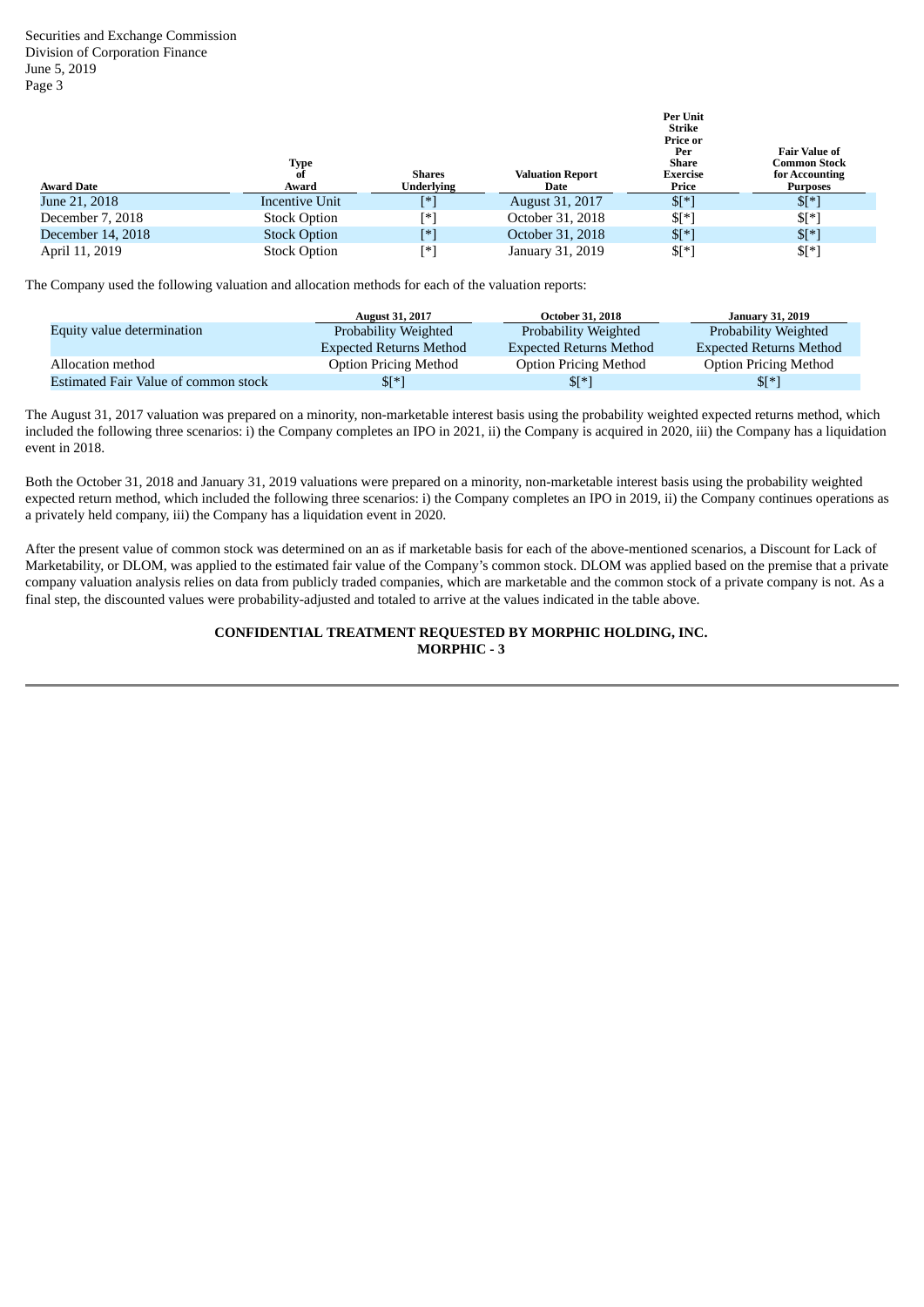The following table summarized probabilities applied to the scenarios in each valuation:

|                        | <b>August 31, 2017</b> | <b>October 31, 2018</b> | <b>January 31, 2019</b> |
|------------------------|------------------------|-------------------------|-------------------------|
| Scenario 1 probability | 50%                    | 50%                     | 60%                     |
| Scenario 2 probability | 35%                    | 35%                     | 30%                     |
| Scenario 3 probability | 15%                    | 15%                     | 10%                     |

For all three valuations, the liquidation event scenario produced a value of \$0.00 for common stock.

For the August 31, 2017 valuation, a term of 3.8 years was used for the IPO scenario while a term of 3.3 years was used for the acquisition scenario, with the estimated values at each event date then discounted back to the valuation date using an appropriate discount rate. After applying the above probabilities, the final step in calculating the value of the Company's common stock was to apply a per share DLOM of 40.0% under all scenarios, which reflects the lower value placed on securities that are not freely transferable, as compared to those that trade frequently in an established market and was determined using an option-based method.

For the October 31, 2018 valuation, a term of 1.3 years was used for the IPO scenario, with the estimated value as of the IPO date of  $I^*$ ] million and then discounted back to the valuation date using an appropriate discount rate. The Company estimated a 50% probability of an IPO as there were no discussions regarding a near-term IPO, the Board of Directors had not approved management to begin any IPO activities, and the Company had sufficient capital from closing its Series B financing along with closing its collaboration with AbbVie to fund operations for the near term. In the second scenario, in which the Company continues operations as a privately held company, an option pricing model ("OPM") was run using a term of 4.0 years, a volatility of 70%, and a risk-free rate of 2.72%. The term of 4.0 years was estimated by management as the average expected holding period of the investors in the event an IPO was not completed. Volatility was determined by analyzing historical volatilities of publicly traded companies with operations similar to the Company. After applying the above probabilities, the final step in calculating the value of the Company's common stock was to apply per share DLOMs of 20.0% in the IPO scenario and 40.0% in the scenario where the Company continues to operate as a privately held company, which reflects the lower value placed on securities that are not freely transferable, as compared to those that trade frequently in an established market and were determined using an option-based method.

For the January 31, 2019 valuation, a term of 5.0 months was used for the IPO scenario, with an estimated value as of the IPO date of  $[$ \*] million and then discounted back to the valuation date using an appropriate discount rate. The increase in value for an IPO from  $\frac{1}{2}$  million to  $\frac{1}{2}$  million was primarily due to informal discussions with bankers in January 2019 and the anticipated closing of the Janssen collaboration in February 2019. In the second scenario, in which the Company continues operations as a privately held company, an OPM was run using a term of 4.0 years, a volatility of 70%, and a risk-free rate of 2.43%. The term of 4.0 years was estimated by management as the average expected holding period of the investors in the event an IPO was not completed. Volatility was determined by analyzing historical volatilities of publicly traded companies with operations similar to the Company. After applying the above probabilities, the final step in calculating the value of the Company's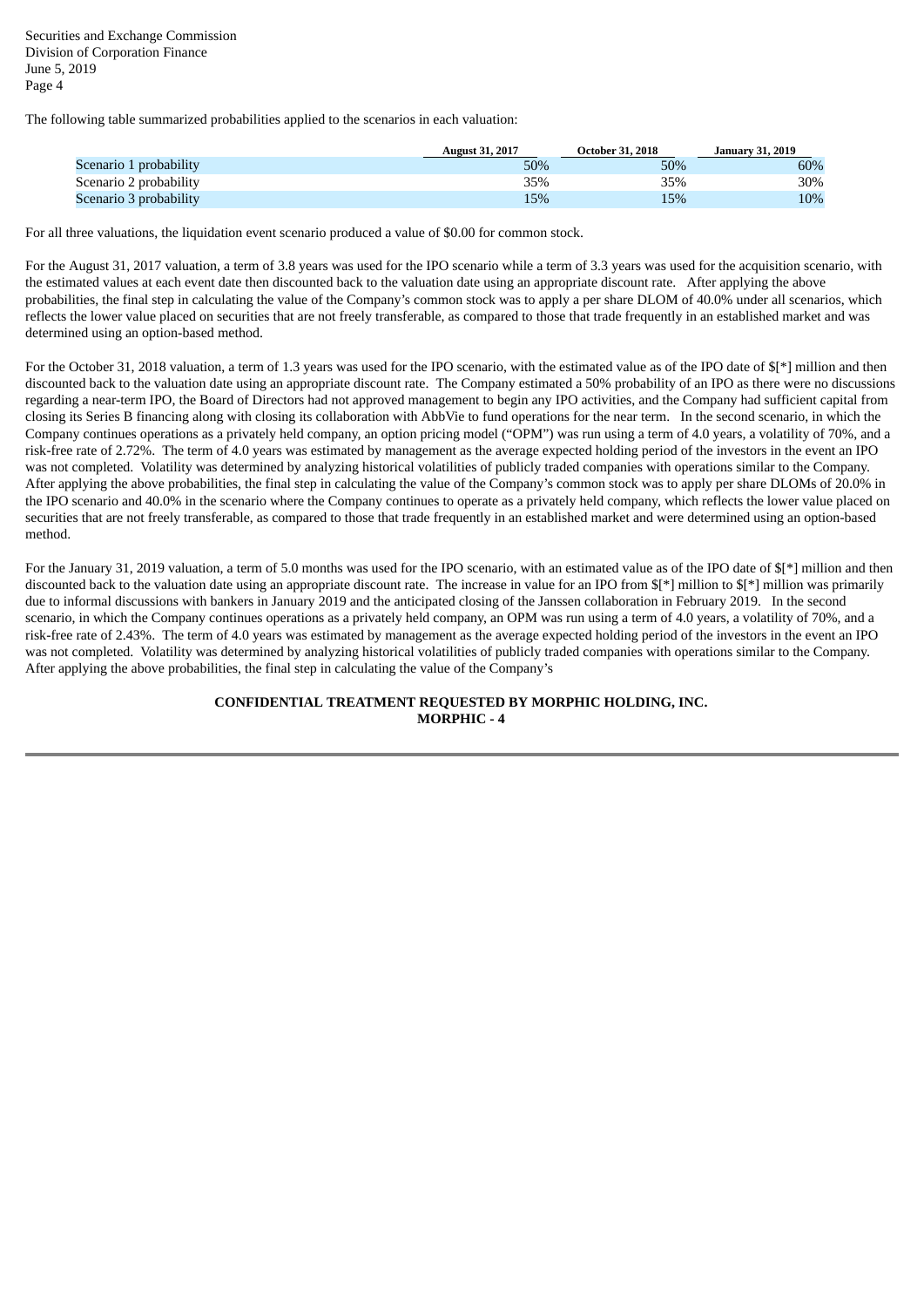common stock was to apply per share DLOMs of 15.0% in the IPO scenario and 40.0% in the scenario where the Company continues to operate as a privately held company, which reflects the lower value placed on securities that are not freely transferable, as compared to those that trade frequently in an established market and were determined using an option-based method.

The Board relied on the valuation report as of August 31, 2017 to determine the fair value of common stock as of June 21, 2018. Given the lack of clarity around a future liquidity event and the lack of significant research program progression, in the judgment of the Board, the fair value of the Company's common stock did not increase from the fair value at August 31, 2017 to June 2018.

In September 2018, the Company raised an additional \$80 million from issuance of the Series B convertible preferred shares at a price of  $\mathbb{S}^*$ ] per share. The Series B financing was led by unrelated investors. In addition, in October 2018, the Company entered into a Collaboration and Option Agreement with AbbVie (the "*AbbVie Agreement*"), which entitled the Company to the non-refundable \$100 million upfront payment and additional consideration dependent on the progress of research programs in which AbbVie exercises its option rights.

As discussed above, the Company obtained a third-party valuation report as of October 31, 2018 that indicated the fair value of the Company's common stock as of that date was  $f*$  per share. The Board approved option grants on December 7, 2018 and December 14, 2018, with an exercise price of  $f*$  per share. In the judgment of the Board, it was reasonable to estimate the common stock fair value at December 7, 2018 and December 14, 2018 based on the valuation report as of October 31, 2018 as that report was of a relatively recent date, and the Series B financing and the AbbVie Agreement were factored into valuation of the common stock as of October 31, 2018. In addition, there were no internal or external developments that would indicate that the fair value of the Company's common stock would have significantly increased from October 31, 2018 for the option grants in December 2018.

In December 2018, the Company affected a reorganization whereby all previously outstanding common units were exchanged for the equal number of common shares and all previously outstanding vested and unvested incentive units were exchanged for an equal number of shares of common stock or restricted common stock, respectively. This reorganization from an LLC to a C Corporation did not change the value of the Company. In January 2019, the Company entered into the Research Collaboration and Option Agreement with Janssen (the "*Janssen Agreement*"). Additionally, the Company continued to make scientific progress in both internal and partnered programs with AbbVie with a target IND-filing of the lead program in late 2019 and began preliminary board of director discussions about a possible IPO in the first half of 2019. As such, the Company obtained a third-party valuation report as of January 31, 2019 that indicated the fair value of the Company's common stock as of that date was \$[\*] per share. The Board approved stock option grants on April 11, 2019, with an exercise price of \$[\*] per share. The Board believed it was reasonable to estimate the common stock fair value at April 11, 2019 based on the valuation report as of January 31, 2019 as that report was as of a relatively recent date, and the Janssen Agreement was factored into valuation of the common shares as of January 31, 2019. This valuation considered the preliminary discussions with the board of directors about a possible IPO and therefore, the higher probability was already factored into the value of the Company's common stock. In addition, there were no internal or external developments that would indicate that the fair value of the Company's common stock would have significantly increased from January 31, 2019 to the stock option grant in April 2019.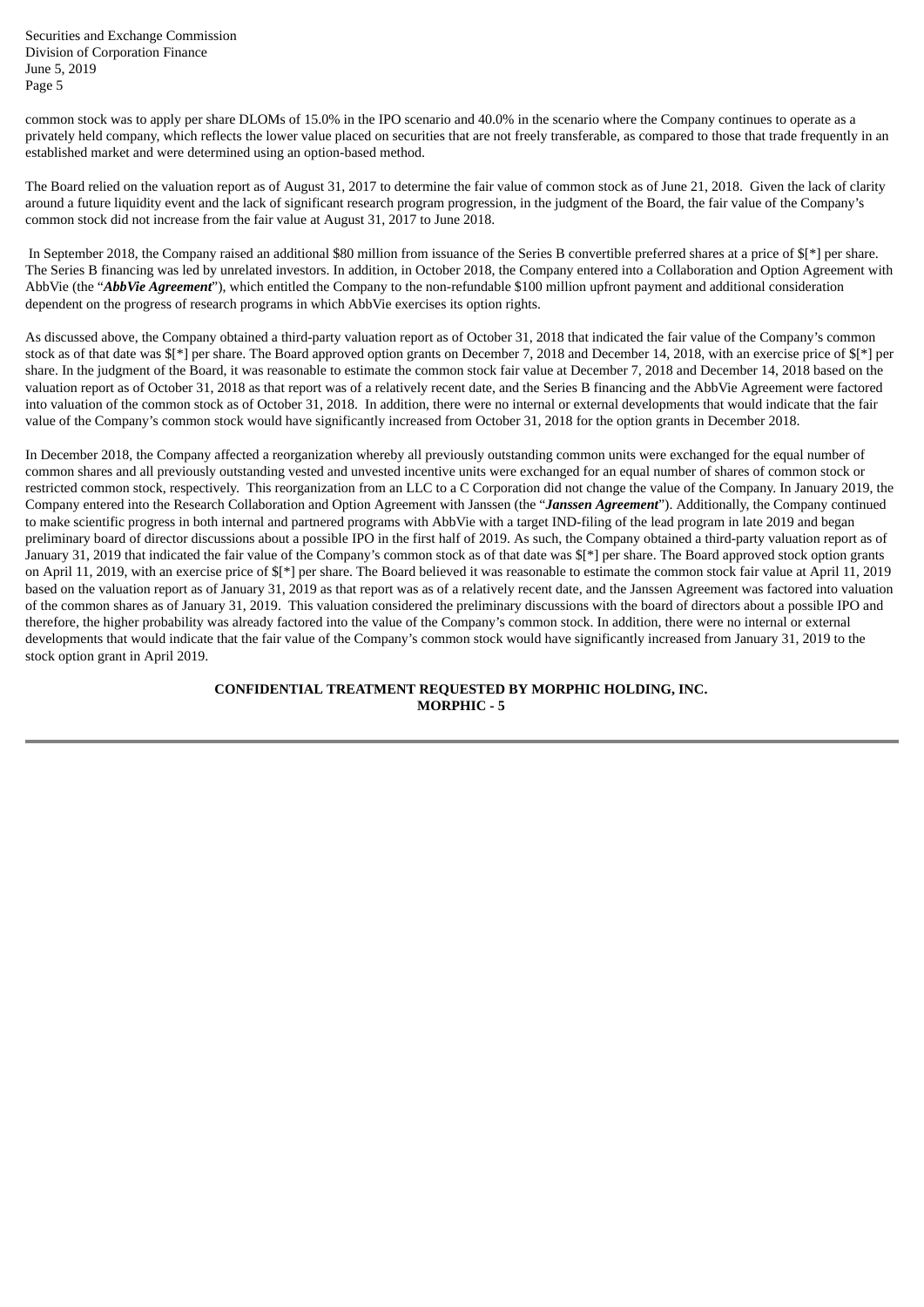The Company has not granted any options since April 2019. The Company expects to grant additional options as well as restricted stock subsequent to the pricing of the IPO with an exercise price equal to the market price of the Company's common stock on the date of the grant.

If the lack of marketability discount is removed, the fair value per share would be  $\frac{1}{2}$  per share or  $\frac{1}{2}$  below the midpoint of the Preliminary Price Range as of January 31, 2019.

The Company submits that additional reasons for the difference between the fair value per share of common stock used for the stock options granted in April 2019 and the midpoint of the Preliminary Price Range include:

- · Differences in the valuation methodologies, assumptions and inputs used by the underwriters in their valuation analysis discussed with the Company and used to determine the Preliminary Price Range, which assumes a successful IPO as of today's date with no weighting attributed to any other outcome for the Company's business, such as remaining a privately held company, compared to the valuation methodologies, assumptions and inputs used in the valuations determined by the Board as described above in connection with the description of methodologies used. At the time of the April 2019 grant, there remained substantial risk that an IPO would be completed due to business, market and other factors.
- · The Company's consideration of various objective and subjective factors in the previous fair value determinations, as described above, that were not applicable to the determination of the Preliminary Price Range.
- · The expected proceeds of a successful IPO would substantially increase the Company's cash balances. In addition, the completion of an IPO would potentially provide the Company with readier access to the public equity markets.
- · The Preliminary Price Range assumes the conversion of all of the Company's outstanding preferred stock. The Company's preferred stock currently has substantial economic rights and preferences over the Company's common stock. Upon the closing of this offering, all outstanding shares of the Company's preferred stock will convert into common stock, thus eliminating the superior rights and preferences of the preferred stock as compared to the common stock.
- There have recently been a number of biotechnology companies that successfully completed initial public offerings, suggesting a potentially favorable market for companies similar to the Company in pursuing and completing initial public offerings.

The Preliminary Price Range reflects the fact that investors may be willing to purchase shares in the IPO at a per share price that takes into account other factors that may not have been expressly considered in the Company's prior valuations as a private company and are not objectively determinable and that valuation models are not able to quantify with any level of certainty.

As such, taking into account all of the above, the Company submits that it believes that its determination of the fair value of the common stock for financial reporting purposes is appropriate and it has properly reflected the stock-based compensation expense for its historical grants.